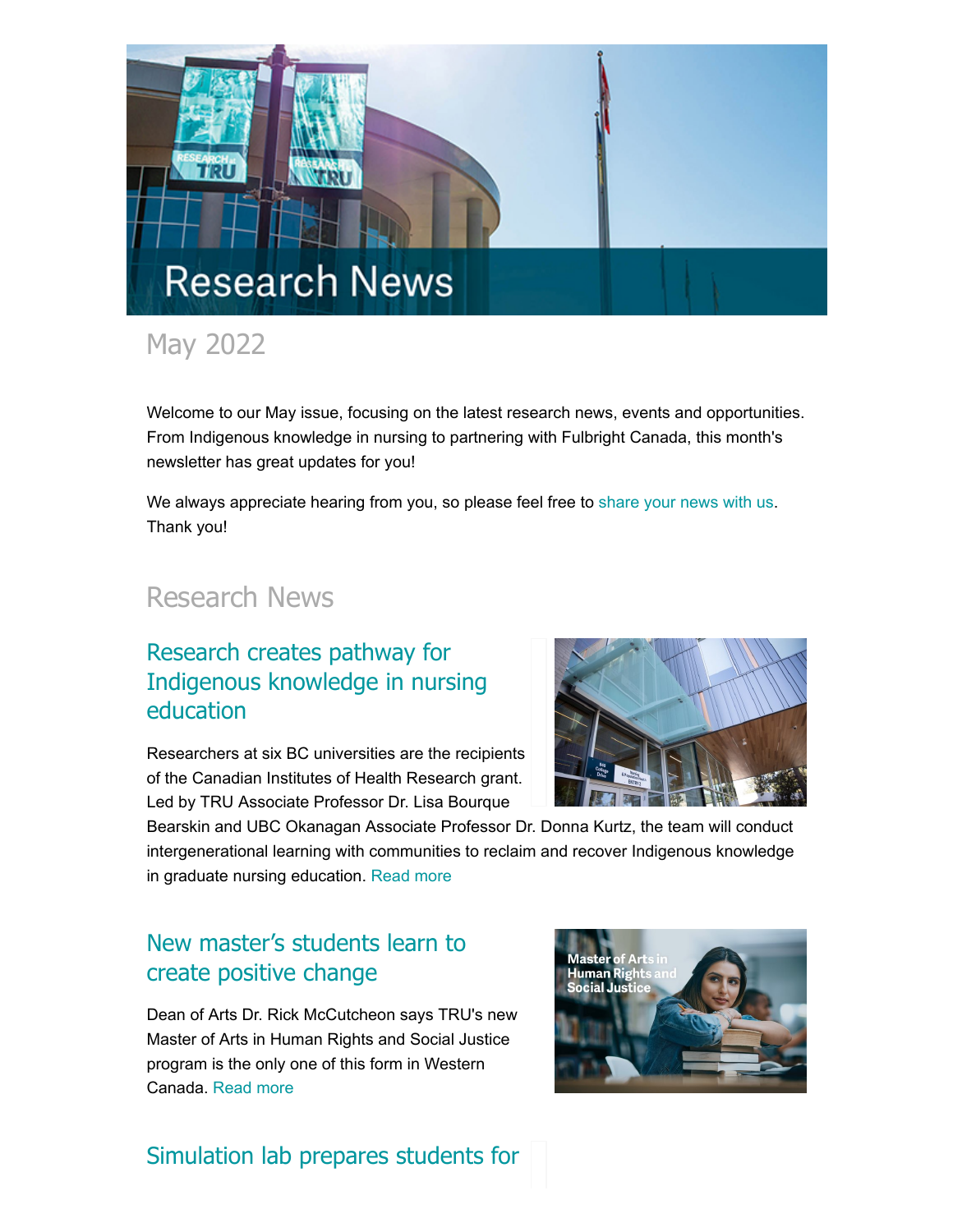#### [real world](http://inside.tru.ca/2022/05/09/simulation-lab-prepares-students-for-real-world/)

School of Nursing faculty member Wendy McKenzie says TRU's new Sherman Jen Simulation Centre better prepares nursing students to enter a real clinical setting. [Read more](http://inside.tru.ca/2022/05/09/simulation-lab-prepares-students-for-real-world/)

# [New partnership strengthens](http://inside.tru.ca/2022/05/06/new-partnership-strengthens-academic-ties-with-us/) academic ties with US

TRU President Brett Fairbairn and Vice-President Research (Interim) Will Garrett-Petts have signed a memorandum of understanding with Fulbright

Canada to host a series of leading US scholars to teach and conduct research. [Read more](http://inside.tru.ca/2022/05/06/new-partnership-strengthens-academic-ties-with-us/)

# [Rockcliffe and Liberty Pointe join the](http://inside.tru.ca/2022/05/06/rockcliffe-and-liberty-pointe-join-the-tru-neighbourhood/) TRU neighbourhood

The two newest residential development projects completed on campus, Liberty Pointe and Rockcliffe, are part of TRU Community Trust's (TRUCT) The Reach Neighbourhood at TRU, created to enrich

campus life and return funds to support university initiatives such as student bursaries and scholarships, and research grants. [Read more](http://inside.tru.ca/2022/05/06/rockcliffe-and-liberty-pointe-join-the-tru-neighbourhood/)

## [Microbiologist joins prestigious](http://inside.tru.ca/2022/05/03/microbiologist-joins-prestigious-national-fellowship/) national fellowship

Biological Sciences faculty member Dr. Naowarat (Ann) Cheeptham now belongs to a fellowship of [Canada's best post-secondary educators.](http://inside.tru.ca/2022/05/03/microbiologist-joins-prestigious-national-fellowship/) Read more

## [New book captures critical voices on](http://inside.tru.ca/2022/04/28/new-book-captures-critical-voices-on-special-education/) special education

Drs. Kim Calder Stegemann (professor emerita) and Nan Stevens's (retired associate professor) new book takes a look at how the education of students [with diverse abilities has evolved over time.](http://inside.tru.ca/2022/04/28/new-book-captures-critical-voices-on-special-education/) Read more

# [TRU's new 2022-27 Strategic Research Plan](https://www.tru.ca/research.html)









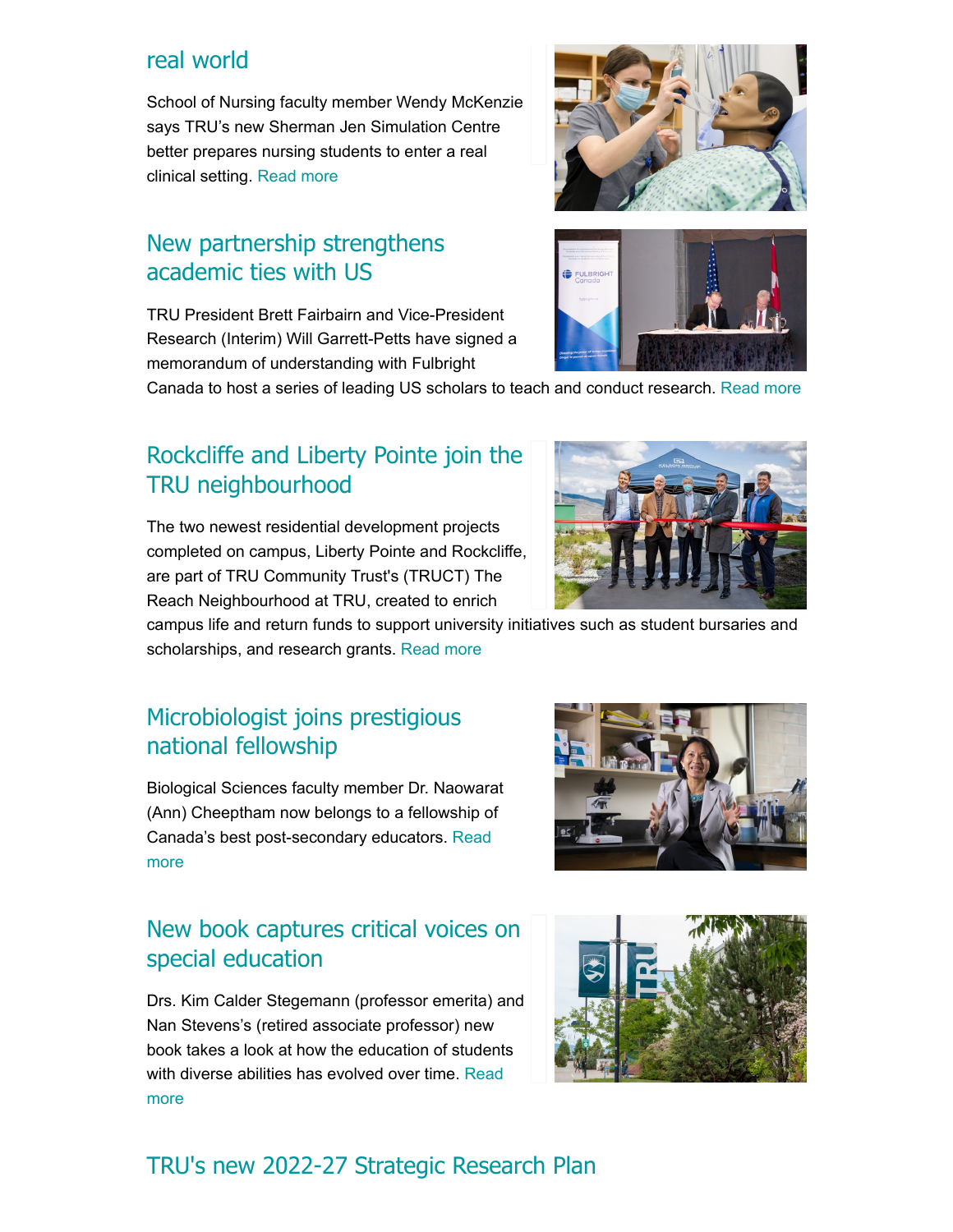TRU is entering a new phase where our research is advanced not only by individual scholars and projects, but also by [strategic partnerships](https://www.tru.ca/research/partnerships.html), collaborations and international networks. TRU's new 2022-27 Strategic Research Plan articulates the key challenge areas were we will strive to make significant contributions during the next five years. [Read more](https://www.tru.ca/research.html)

#### Research security

Open and collaborative research environments may be vulnerable to abuse through theft of data and cyber threats. As a researcher, it is important for you to take reasonable measures to safeguard your work. The following Government of Canada sites provide some guidance on how to better protect yourself:

[Safeguarding your research](https://www.ic.gc.ca/eic/site/063.nsf/eng/h_97955.html) [Where can I learn more?](https://science.gc.ca/eic/site/063.nsf/eng/h_98282.html) [Security considerations for research and development](https://www.cyber.gc.ca/en/guidance/security-considerations-research-and-development-itsap00130)

### [TRU's Procurement Services](https://onetru.sharepoint.com/sites/procurement)

Need to make a purchase? Procurement Services has an excellent portal to assist researchers with many post-grant purchases and services, including buying laptops, purchasing research chemicals and lab animals, or booking accommodations. [Read more](https://onetru.sharepoint.com/sites/procurement)

### [International travel request process](https://bit.ly/3NEqenN)

Earlier this year, the Executive, along with TRU Finance and People and Culture, made changes to the international travel request process, effective April 1. The steps you need to take if planning work-related international travel, and necessary sign offs, are [as follows](https://bit.ly/3NEqenN).

# Kudos

**Christina Cederlof**, Education and Skills Training (ESTR) Program Coordinator, Department of University and Employment Preparation, presented "A Digital Citizenship [Collaboration - Inclusion in Action" at the 2022 Canadian Network for Innovation in](https://e.cnie-rcie.ca/wp-content/uploads/sites/12/2022/04/2022_CNIE_ProgAllDays_20220428.pdf) Education (CNIE) Virtual Conference. Check out the [Digital Citizenship website](https://digital-citizen.trubox.ca/).

**Dr. Lauchlan Fraser**, Professor, Department of Natural Resource Science, received the President's Distinguished Scholar Award and **Dr. Salman Kimiagari**, Associate Professor, Bob Gaglardi School of Business and Economics, received the Award for Excellence in Research and Scholarship at this year's Merit and Long-Term Service celebration in the Grand Hall at TRU.

**Jessica Guthier** and **Julia Lowe**, School of Nursing alumnae, co-authored "Nursing [Students' Identification of Quality Indicators during a Third-Year Preceptorship," an ar](https://journalhosting.ucalgary.ca/index.php/ijnss/article/view/75226)ticle in the peer-reviewed *International Journal of Nursing Student Scholarship*.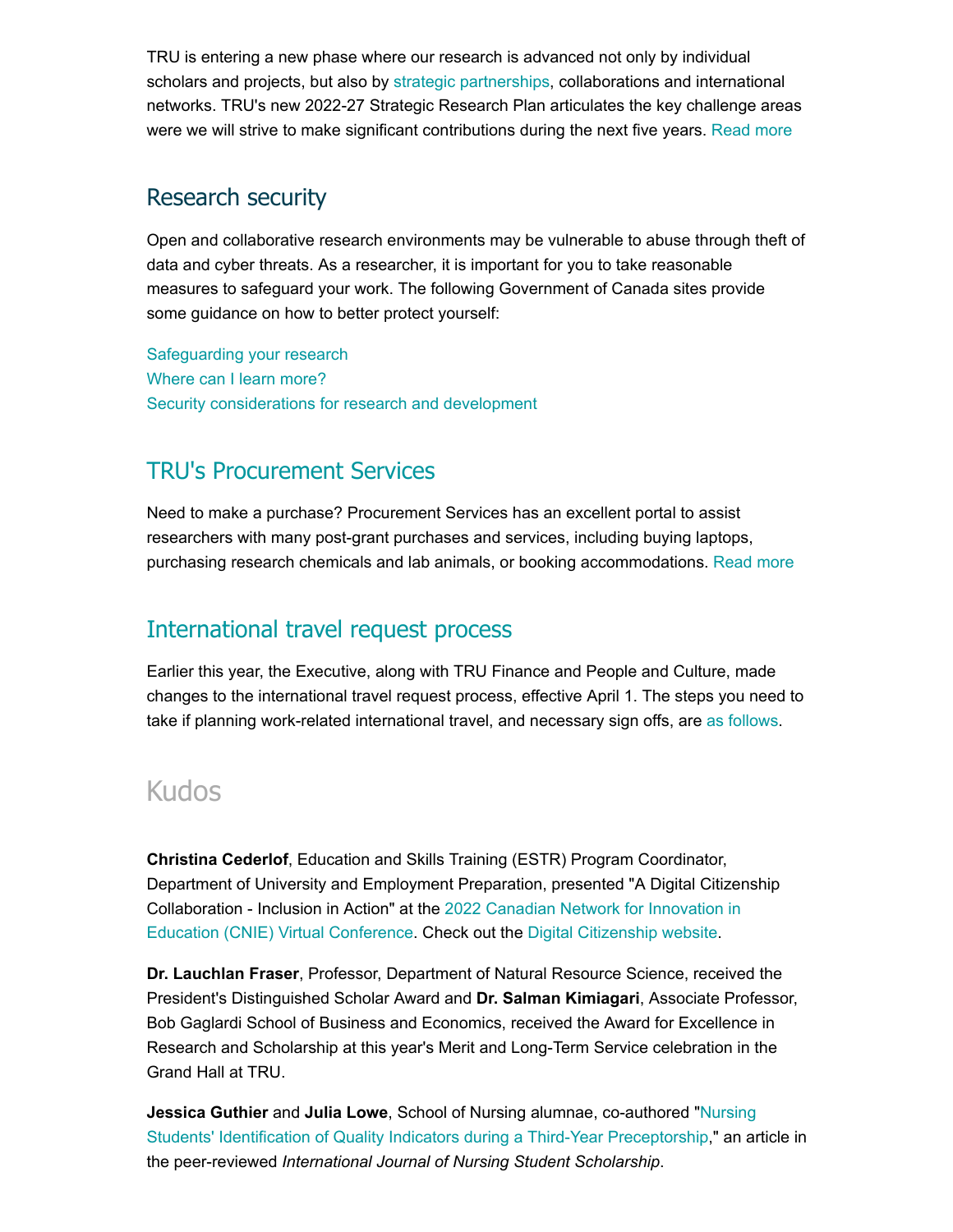**Dr. Robert Hanlon**, Associate Professor, Politics, presented "Techno-nationalism and the geopolitics between Canada and China: Implications for product image and consumer [behaviour," a peer-reviewed paper at the Global Strategy and Emerging Markets](https://beedie.sfu.ca/6th-global-strategy-and-emerging-markets-conference) Conference. The paper was co-authored by **Dr. Eric Lien**, Professor, Department of Marketing, Bob Gaglardi School of Business and Economics.

**Dr. Diane Janes**, Coordinator, Learning and Faculty Development, co-presented "The AMTEC History Project," and "Digital Learning Exchange: A Case Study in Transformative [Communities of Practice" at the 2022 Canadian Network for Innovation in Education](https://e.cnie-rcie.ca/wp-content/uploads/sites/12/2022/04/2022_CNIE_ProgAllDays_20220428.pdf) (CNIE) Virtual Conference.

**Dr. Tehmina Khwaja**, Equity, Diversity and Inclusion (EDI) Specialist, co-presented "Collaboratively learning Equity, Diversity and Inclusion (EDI) best practices in a virtual [community of practice," a peer-reviewed paper at the American Educational Research](https://www.aera.net/Events-Meetings/2022-Annual-Meeting) Association Conference. Khwaja also co-presented "Evidence-Based Equity, Diversity and Inclusion action planning at a small university in Canada" and presented "Equity, Diversity, Inclusion and Decolonization (EDID) All Year Long: Leading to Change Conversations, Cultures and Practices," peer-reviewed papers at the Canadian Society for the Study of [Education Conference. Khwaja co-authored "Accidental Leaders: Experiences and](https://csse-scee.ca/) [Perspectives of Higher Education Leaders in Pakistan," an article published in the p](https://www.hipatiapress.com/hpjournals/index.php/ijelm/article/view/8440)eerreviewed *International Journal of Educational Leadership and Management*.

**Jamie Noakes**, Business Co-op Coordinator, Career and Experiential Learning [Department, presented "Becoming a Champion" at the 2022 Canadian Network for](https://e.cnie-rcie.ca/wp-content/uploads/sites/12/2022/04/2022_CNIE_ProgAllDays_20220428.pdf) Innovation in Education (CNIE) Virtual Conference.

**Lauren Okano,** Bachelor of Science student, **Brittany Brennan,** Student and CURN Content Manager, **Marie Bartlett**, Instructional Designer, Open Learning/Curriculum Development, **Kate Fagervik**, Learning Strategist and **Sukh Matonovich**, Director, Student Research and Public Engagement, co-presented "Open Educational Practice and a Website created by Students, for Students" at the 2022 Canadian Network for Innovation [in Education \(CNIE\) Virtual Conference. Check out the](https://e.cnie-rcie.ca/wp-content/uploads/sites/12/2022/04/2022_CNIE_ProgAllDays_20220428.pdf) [CURN website](https://curn.trubox.ca/), built by TRU students.

**Dr. Yahya Rashid**, Assistant Professor, Bob Gaglardi School of Business and Economics, [co-authored "Renewable energy project success: Internal versus external stakeholders'](https://onlinelibrary.wiley.com/doi/10.1002/sd.2327?af=R) satisfaction and influences of power-interest matrix," an article in the peer-reviewed *Journal of Sustainable Development*.

**Camille Roberge**, Master of Science in Environmental Science student, won the 2022 [TRU Three-Minute Thesis Competition. Judges placed Roberge's presentation, "Does](https://www.kamloopsthisweek.com/community/roberge-wins-2022-tru-three-minute-thesis-competition-5307335) timber harvest reduce the nutritional quality of moose forage?" in first place, which guaranteed her a spot in the in-person Western Regional competition at the University of Winnipeg.

**Dr. Carol Sparkes**, Instructional Designer, Open Learning and **Carolyn Teare,** Manager, Learning Technology and Innovation, Open Learning, co-presented "Accessibility in an [online communications course," at the 2022 Canadian Network for Innovation in Education](https://e.cnie-rcie.ca/wp-content/uploads/sites/12/2022/04/2022_CNIE_ProgAllDays_20220428.pdf) (CNIE) Virtual Conference.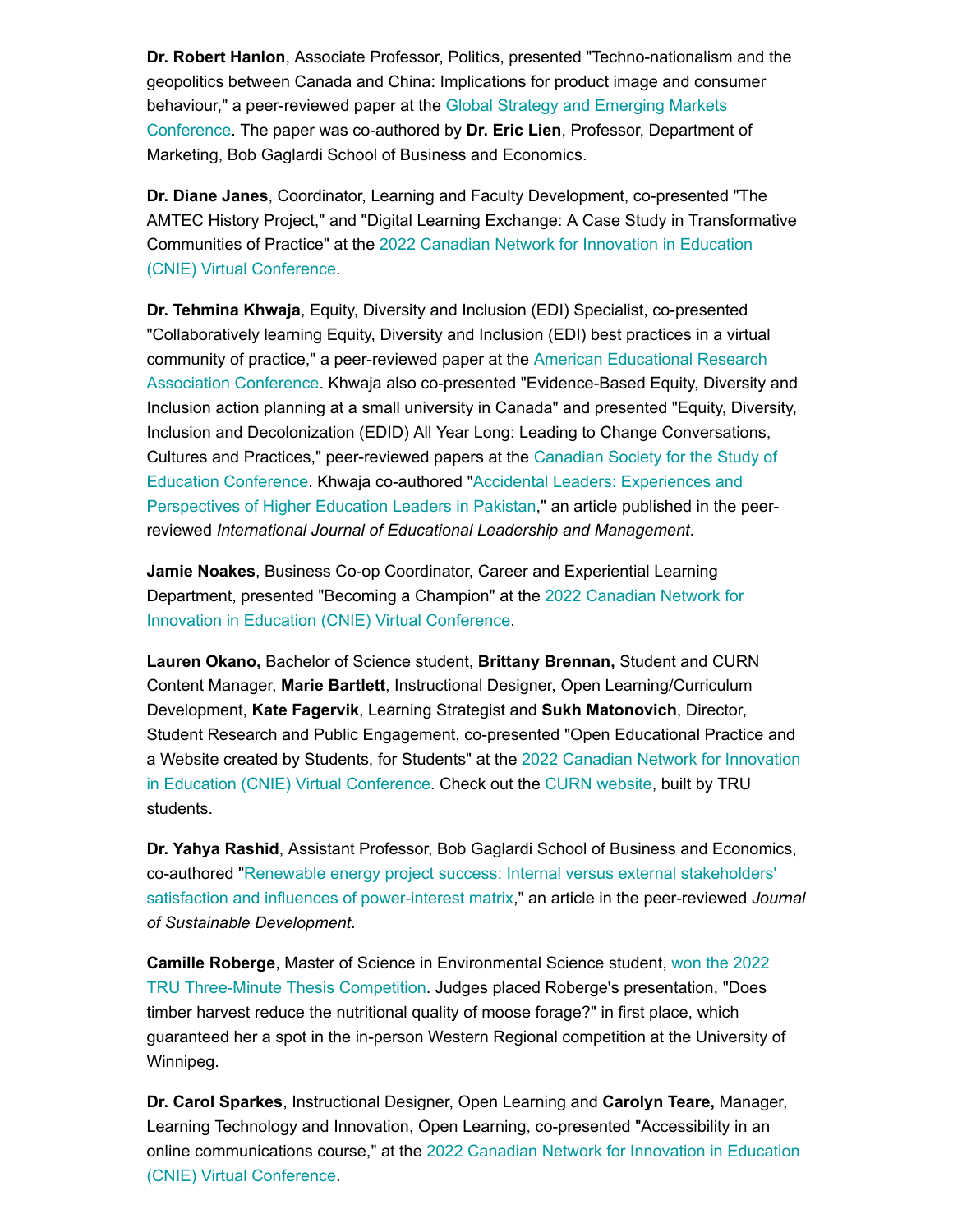**Jane Steiger**, Co-Chair, Department of English Language Learning and Teaching, authored "Placing Students for Success: A Comparison of IELTS, Local, and Other [Placement Methods for English for Academic Purposes Courses," an article in the p](https://ojs-o.library.ubc.ca/index.php/BCTJ/article/view/451)eerreviewed *BC Teal Journal*.

# [Communicating Research](https://inside.tru.ca/tru.ca/experts)

#### [Canada's National Observer | Canada's year of reckoning over](https://www.nationalobserver.com/2022/05/18/news/canadas-year-reckoning-residential-schools) residential schools

Kamloops Indian Residential School survivor Garry Gottfriedson, who provides counsel and curriculum advice to TRU on Secwépemc Nation protocols and cultural practices, says Canada has far to go in coming to terms with residential school history. Faculty of Law Associate Professor Nicole Schabus adds that the discovery of unmarked graves at the site [of the former Kamloops Indian Residential School requires international oversight. Read](https://www.nationalobserver.com/2022/05/18/news/canadas-year-reckoning-residential-schools) more

#### [Kamloops this Week | TRU to welcome third wildfire researcher](https://www.kamloopsthisweek.com/community/tru-to-welcome-third-wildfire-researcher-5375359)

TRU's first chair position through Fulbright Canada will address the impacts of climate change and be an Indigenous scholar in land management and fire science. [Read more](https://www.kamloopsthisweek.com/community/tru-to-welcome-third-wildfire-researcher-5375359)

### [CFJC Today | TRU to offer Master of Arts in Human Rights and](https://cfjctoday.com/2022/05/13/tru-to-offer-master-of-arts-in-human-rights-and-social-justice/#.Yn6MGq_imnY.twitter) Social Justice

Dr. Rick McCutcheon, Dean of Arts, says TRU's new Master of Arts program is unique in [that it marries social justice and human rights, rather than teaching them separately. Read](https://cfjctoday.com/2022/05/13/tru-to-offer-master-of-arts-in-human-rights-and-social-justice/#.Yn6MGq_imnY.twitter) more

#### [Daybreak South with Chris Walker | Wildfire Communication](https://www.cbc.ca/listen/live-radio/1-110-daybreak-south/clip/15910470-cost-cannabis-decreasing-theme-song-midlife-crisis-canadian)

How should wildfire information be communicated? Geography and environmental studies [faculty member Dr. Michael Mehta speaks with CBC's Chris Walker about options. Listen](https://www.cbc.ca/listen/live-radio/1-110-daybreak-south/clip/15910470-cost-cannabis-decreasing-theme-song-midlife-crisis-canadian) here

#### [CBC News | Tracking wildfire smoke will be crucial for everyone](https://bit.ly/38r2PYn) as the planet warms. Here's why.

Dr. Mike Flannigan, Provincial Chair at TRU, talks to CBC News about changes in Canada's wildfire frequency and the factors that are causing it. [Read more](https://bit.ly/38r2PYn)

### [BC Today with Michelle Eliot |](https://www.cbc.ca/listen/live-radio/1-4-bc-today/clip/15908179-messages-action-earth-day-master-gardener-brian-minter) [Messages and action on Earth](https://www.cbc.ca/listen/live-radio/1-4-bc-today/clip/15908179-messages-action-earth-day-master-gardener-brian-minter)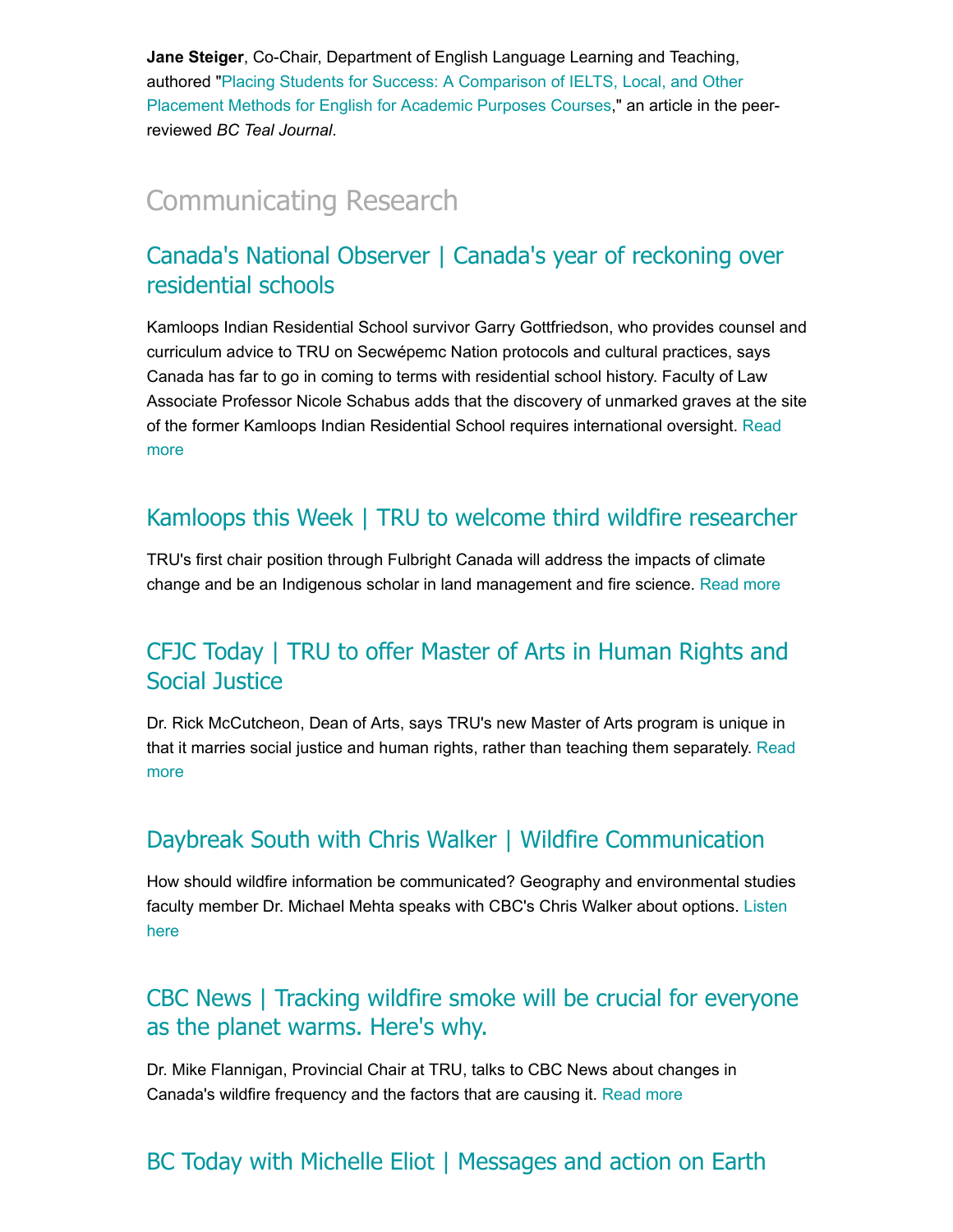#### [Day](https://www.cbc.ca/listen/live-radio/1-4-bc-today/clip/15908179-messages-action-earth-day-master-gardener-brian-minter)

Faculty member Dr. Michael Mehta discusses Earth Day messaging and actions with CBC's Michelle Elliott. [Listen here](https://www.cbc.ca/listen/live-radio/1-4-bc-today/clip/15908179-messages-action-earth-day-master-gardener-brian-minter)

#### Experts list

Media is reaching out to TRU routinely, searching for experts to speak on a variety of [issues. Please make yourself and your expertise more accessible by joining the Experts](https://inside.tru.ca/find-an-expert/) [List. If you would like to be a part of the list, please](https://inside.tru.ca/find-an-expert/experts-registration-update/) take a moment and simply register online.

# Research Funding Digest

We're pleased to share our [Research Funding Digest for May 2022.](https://bit.ly/3wqmcdd) Please feel free to share it with your colleagues.

To receive tailored funding prospects, please subscribe to our **Funding Distribution Listservs** (Health / Science and Engineering / Social Sciences and Humanities) and the **Monthly Research Digest** by sending an email to [facultyresearch@tru.ca.](mailto:facultyresearch@tru.ca)

# **Opportunities**

#### [SSHRC and NSERC Grant Writing Workshops](https://www.macewan.ca/about-macewan/research/news-events/)

Interested in applying for external research funding but don't know where to begin? Need a refresher on what's new in tri-agency grant applications for 2022? The MacEwan University Office of Research Services is hosting two agency-specific workshops to provide up-todate information on [SSHRC](https://inside.tru.ca/events/event/workshop-sshrc-grant-writing/) and [NSERC](https://inside.tru.ca/events/event/virtual-workshop-nserc-grant-writing-2/) research grants. Register today!

#### **SSHRC**

**Date**: Thursday, May 26, 12 p.m. - 3 p.m. **Location**: Online

**NSERC Dates**: Tuesday, June 7, 12 p.m. - 3 p.m.; Wednesday, June 8, 12 p.m. - 3 p.m. **Location**: Online

#### [Dr. Sherman Jen Graduate Entrance Award](https://www.tru.ca/awards/awards/graduate.html#gradentrance) Value: Eight awards at \$6,000 each Deadline: Wednesday, June 1

These awards are given to students who show outstanding academic achievement in prior course work and research. The selection also takes into account leadership activities. To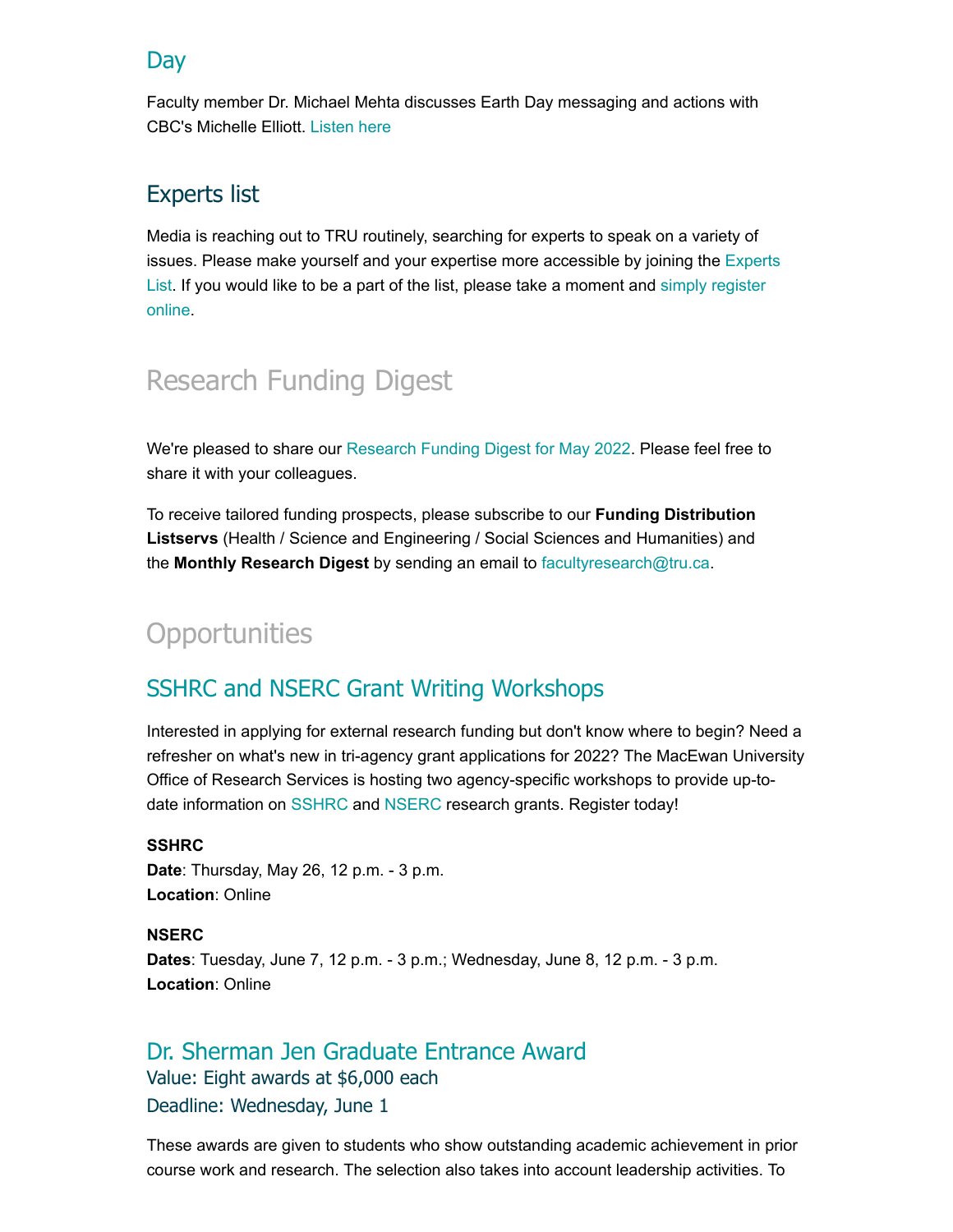be eligible, students must be entering their first year of full-time graduate studies in the Master of Science in Environmental Science, Master of Education or Master of Science in Data Science programs. [Learn more](https://www.tru.ca/awards/awards/graduate.html#gradentrance)

[Environment Canada Atmospheric and Meteorological](https://www.tru.ca/research/undergraduate-research/undergraduate-research-opportunities.html) Undergraduate Value: \$1,000 Deadline: Wednesday, June 1

This award provides a supplement to students who have been awarded a USRA to complete studies in atmospheric or meteorological sciences. [Learn more](https://www.tru.ca/research/undergraduate-research/undergraduate-research-opportunities.html)

#### [Researcher Series: Finding a Journal and Open Access for](http://inside.tru.ca/events/event/researcher-series-finding-a-journal-and-open-access-for-researchers/) **Researchers**

This researcher series online event provides tips and tricks on publishing your research articles in journals and Open Access spaces. [Read more](http://inside.tru.ca/events/event/researcher-series-finding-a-journal-and-open-access-for-researchers/)

**Date**: Thursday, June 2, 12 p.m. - 1 p.m. **Location**: Online

#### [Mitacs Training: June 2022](https://bit.ly/3K1ao4s)

Sign up for Mitacs next facilitated session to gain the soft skills needed to make your project a success. Graduate students and post-doctoral fellows are invited to register by creating an account or logging in to Mitacs' learning management system [EDGE](https://edge-reg.mitacs.ca/). For any questions, contact [training@mitacs.ca](mailto:training@mitacs.ca).

**Date:** Friday, June 10, 2 – 4 p.m. **Session: Project and time management Course bundle:** Project and time management **Self-paced e-learning:** Spur your project and time management skills

### [Canadian Institutes of Health Research \(CIHR\) 2022 Webinars](https://cihr-irsc.gc.ca/e/45096.html) for Trainees in Health Research

These sessions will answer questions on Health Research award requirements and provide guidance on the application process. [Learn more](https://cihr-irsc.gc.ca/e/45096.html)

#### **Date, Time and Duration**:

Tuesday, June 14, 10 a.m.- 11 a.m. - [Join](https://teams.microsoft.com/dl/launcher/launcher.html?url=%2F_%23%2Fl%2Fmeetup-join%2F19%3Ameeting_NzVkZTNjYzgtZDM2NC00N2I2LTk4YjItMDQzZjYwZDI4ODcz%40thread.v2%2F0%3Fcontext%3D%257b%2522Tid%2522%253a%25221ebfccd6-7d44-4806-8ffc-bb521f3acc24%2522%252c%2522Oid%2522%253a%2522e2281469-0feb-4e1b-be33-8bca65793340%2522%252c%2522IsBroadcastMeeting%2522%253atrue%257d%26btype%3Da%26role%3Da%26anon%3Dtrue&type=meetup-join&deeplinkId=3e04883b-763b-45c8-a2ee-16c83a483f97&directDl=true&msLaunch=true&enableMobilePage=true&suppressPrompt=true) Thursday, June 16, 7 a.m. - 8 a.m. - [Join](https://teams.microsoft.com/dl/launcher/launcher.html?url=%2F_%23%2Fl%2Fmeetup-join%2F19%3Ameeting_OWRlNWZlYzItNzQ2Mi00YjcwLWJkMmItODNhMTFmMmQ5YzBj%40thread.v2%2F0%3Fcontext%3D%257b%2522Tid%2522%253a%25221ebfccd6-7d44-4806-8ffc-bb521f3acc24%2522%252c%2522Oid%2522%253a%2522e2281469-0feb-4e1b-be33-8bca65793340%2522%252c%2522IsBroadcastMeeting%2522%253atrue%257d%26btype%3Da%26role%3Da%26anon%3Dtrue&type=meetup-join&deeplinkId=da8bab66-5698-470e-b711-a93c915cd796&directDl=true&msLaunch=true&enableMobilePage=true&suppressPrompt=true)

#### [Researcher Series: Citation Metrics](http://inside.tru.ca/events/event/researcher-series-citation-metrics/)